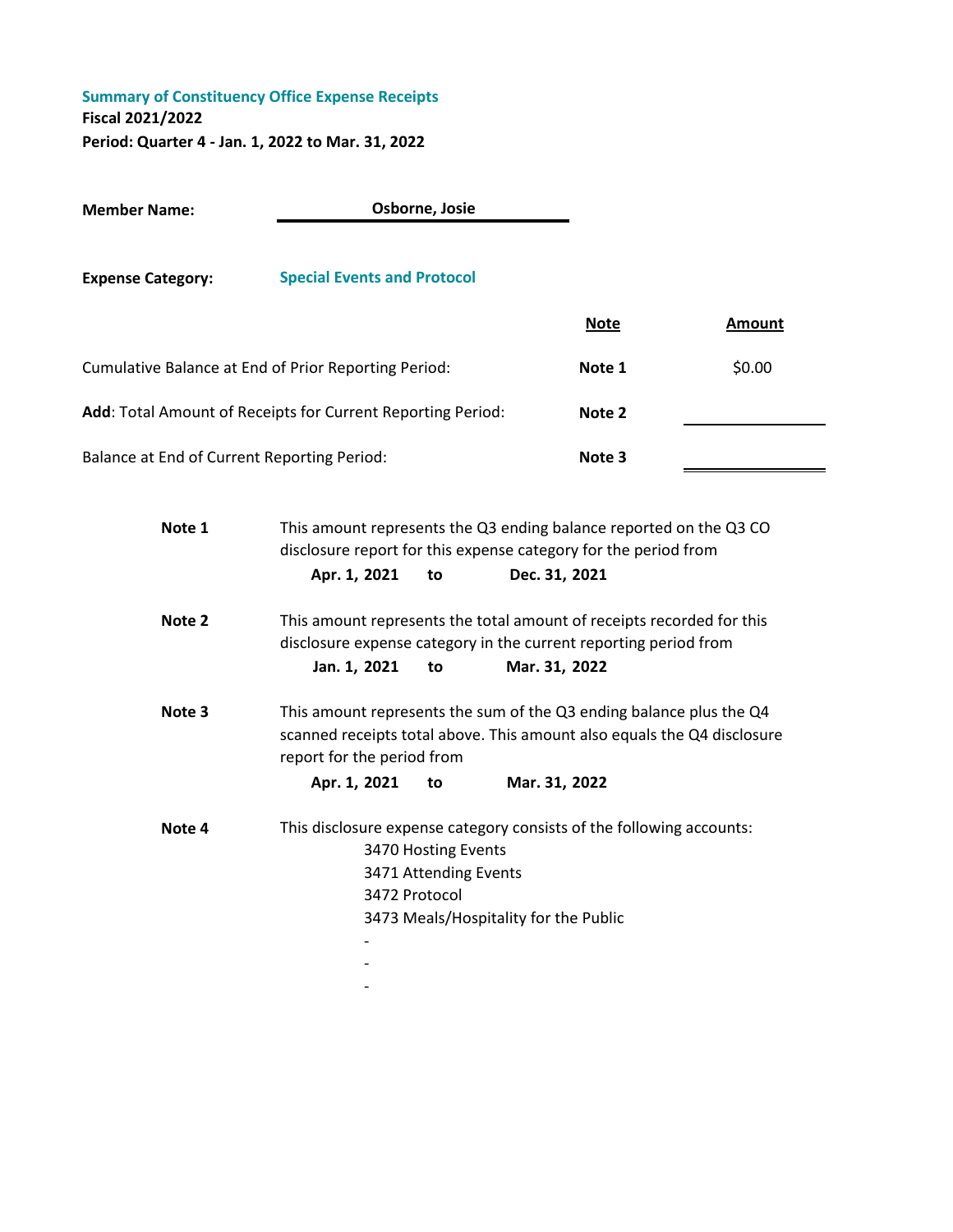**Member Name: Expense Category: Communications and Advertising Note Amount** Cumulative Balance at End of Prior Reporting Period: **Note 1** \$470.52 Add: Total Amount of Receipts for Current Reporting Period: **Note 2** Balance at End of Current Reporting Period: **Note 3** \$470.52 **Note 1 Apr. 1, 2021 to Dec. 31, 2021 Note 2 Jan. 1, 2021 to Mar. 31, 2022 Note 3 Apr. 1, 2021 to Mar. 31, 2022 Note 4** This disclosure expense category consists of the following accounts: 3477 Website Maintenance/Design - - - - **Osborne, Josie** This amount represents the Q3 ending balance reported on the Q3 CO disclosure report for this expense category for the period from This amount represents the total amount of receipts recorded for this disclosure expense category in the current reporting period from This amount represents the sum of the Q3 ending balance plus the Q4 scanned receipts total above. This amount also equals the Q4 disclosure report for the period from 3475 Advertising 3476 Subscriptions/Memberships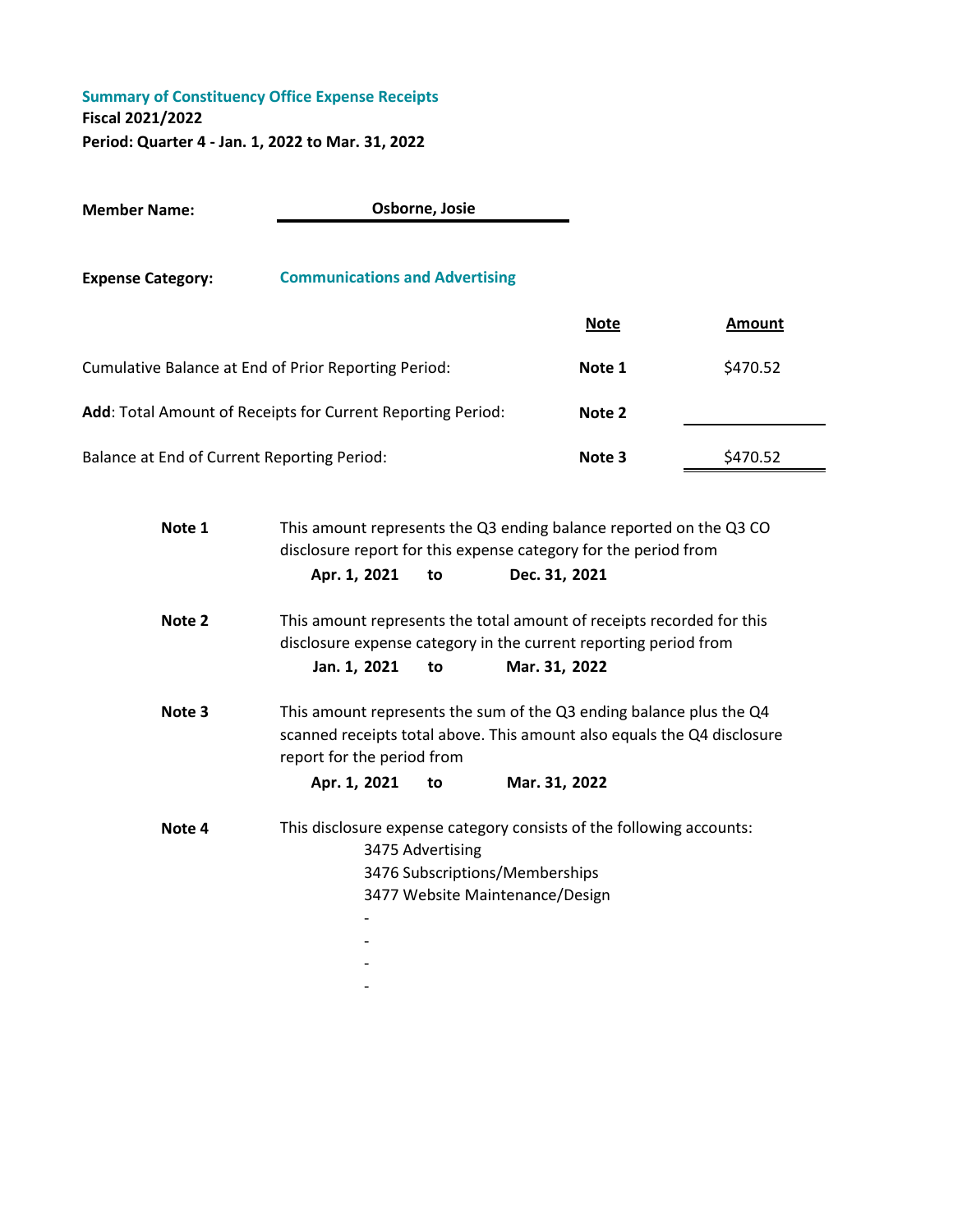**Member Name: Expense Category: Office Supplies Note Amount** Cumulative Balance at End of Prior Reporting Period: **Note 1** \$434.76 Add: Total Amount of Receipts for Current Reporting Period: **Note 2** (\$200.00) Balance at End of Current Reporting Period: **Note 3** \$234.76 **Osborne, Josie**

| Note 1 | This amount represents the Q3 ending balance reported on the Q3 CO<br>disclosure report for this expense category for the period from |                                              |                                                                                                                                                |
|--------|---------------------------------------------------------------------------------------------------------------------------------------|----------------------------------------------|------------------------------------------------------------------------------------------------------------------------------------------------|
|        | Apr. 1, 2021 to                                                                                                                       |                                              | Dec. 31, 2021                                                                                                                                  |
| Note 2 |                                                                                                                                       |                                              | This amount represents the total amount of receipts recorded for this<br>disclosure expense category in the current reporting period from      |
|        | Jan. 1, 2021                                                                                                                          | to                                           | Mar. 31, 2022                                                                                                                                  |
| Note 3 | report for the period from                                                                                                            |                                              | This amount represents the sum of the Q3 ending balance plus the Q4<br>scanned receipts total above. This amount also equals the Q4 disclosure |
|        | Apr. 1, 2021 to                                                                                                                       |                                              | Mar. 31, 2022                                                                                                                                  |
| Note 4 |                                                                                                                                       | 3480 Courier/Postage<br>3481 Office Supplies | This disclosure expense category consists of the following accounts:<br>3482 Office Equipment/Furniture (non-furniture allowance)              |
|        |                                                                                                                                       |                                              |                                                                                                                                                |

-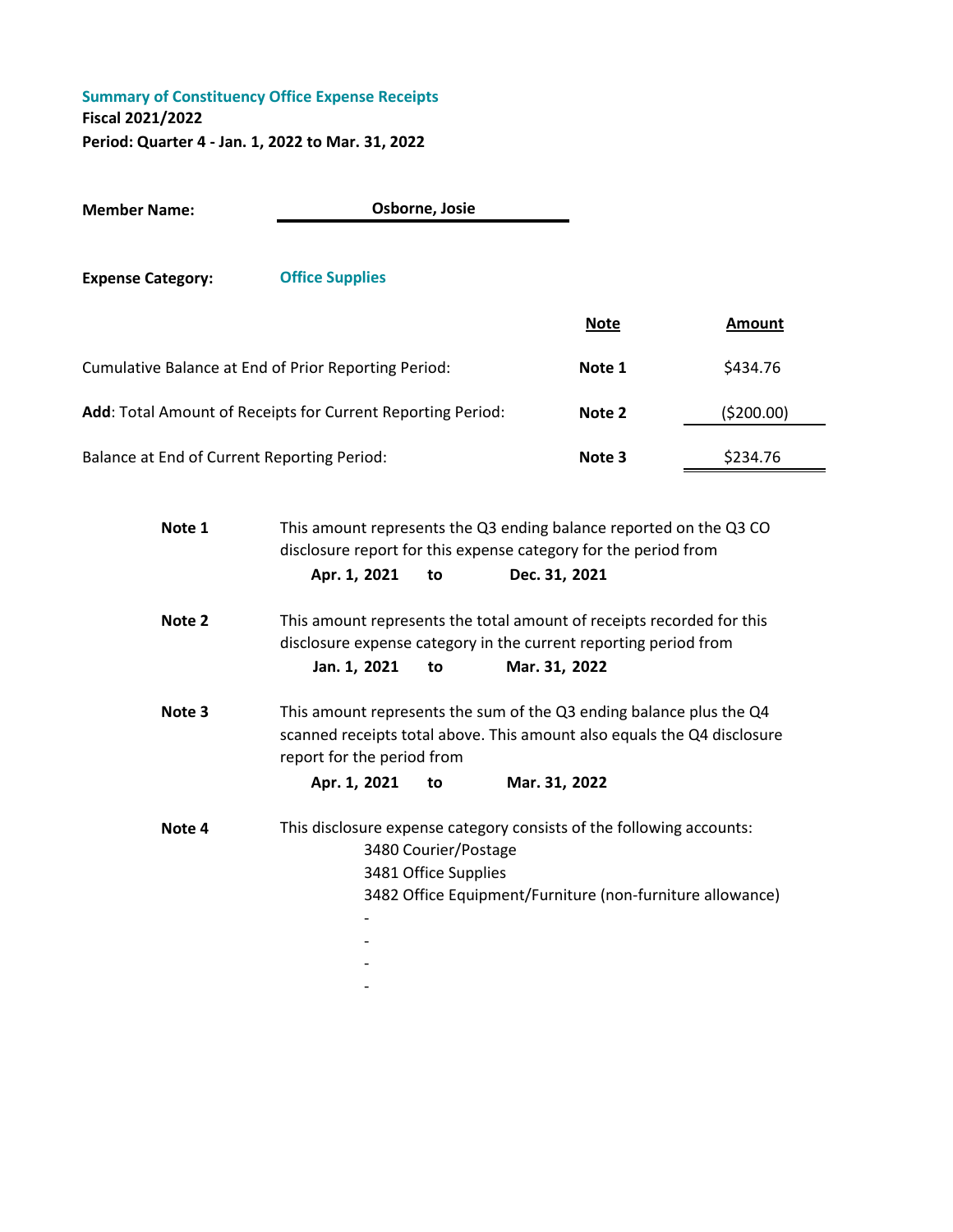| <b>Member Name:</b>                                         |                                                                                                                                                                              | Osborne, Josie |                                                                            |             |               |
|-------------------------------------------------------------|------------------------------------------------------------------------------------------------------------------------------------------------------------------------------|----------------|----------------------------------------------------------------------------|-------------|---------------|
| <b>Expense Category:</b>                                    | <b>Travel</b>                                                                                                                                                                |                |                                                                            | <b>Note</b> | <b>Amount</b> |
| Cumulative Balance at End of Prior Reporting Period:        |                                                                                                                                                                              |                |                                                                            | Note 1      | \$0.00        |
| Add: Total Amount of Receipts for Current Reporting Period: |                                                                                                                                                                              |                |                                                                            | Note 2      |               |
| <b>Balance at End of Current Reporting Period:</b>          |                                                                                                                                                                              |                |                                                                            | Note 3      |               |
| Note 1                                                      | This amount represents the Q3 ending balance reported on the Q3 CO<br>disclosure report for this expense category for the period from<br>Apr. 1, 2021                        | to             | Dec. 31, 2021                                                              |             |               |
| Note 2                                                      | This amount represents the total amount of receipts recorded for this<br>disclosure expense category in the current reporting period from<br>Jan. 1, 2021                    | to             | Mar. 31, 2022                                                              |             |               |
| Note 3                                                      | This amount represents the sum of the Q3 ending balance plus the Q4<br>scanned receipts total above. This amount also equals the Q4 disclosure<br>report for the period from |                |                                                                            |             |               |
|                                                             | Apr. 1, 2021                                                                                                                                                                 | to             | Mar. 31, 2022                                                              |             |               |
| Note 4                                                      | This disclosure expense category consists of the following accounts:                                                                                                         |                | 3485 In-Constituency Staff Travel<br>3486 Out-of-Constituency Staff Travel |             |               |
|                                                             |                                                                                                                                                                              |                |                                                                            |             |               |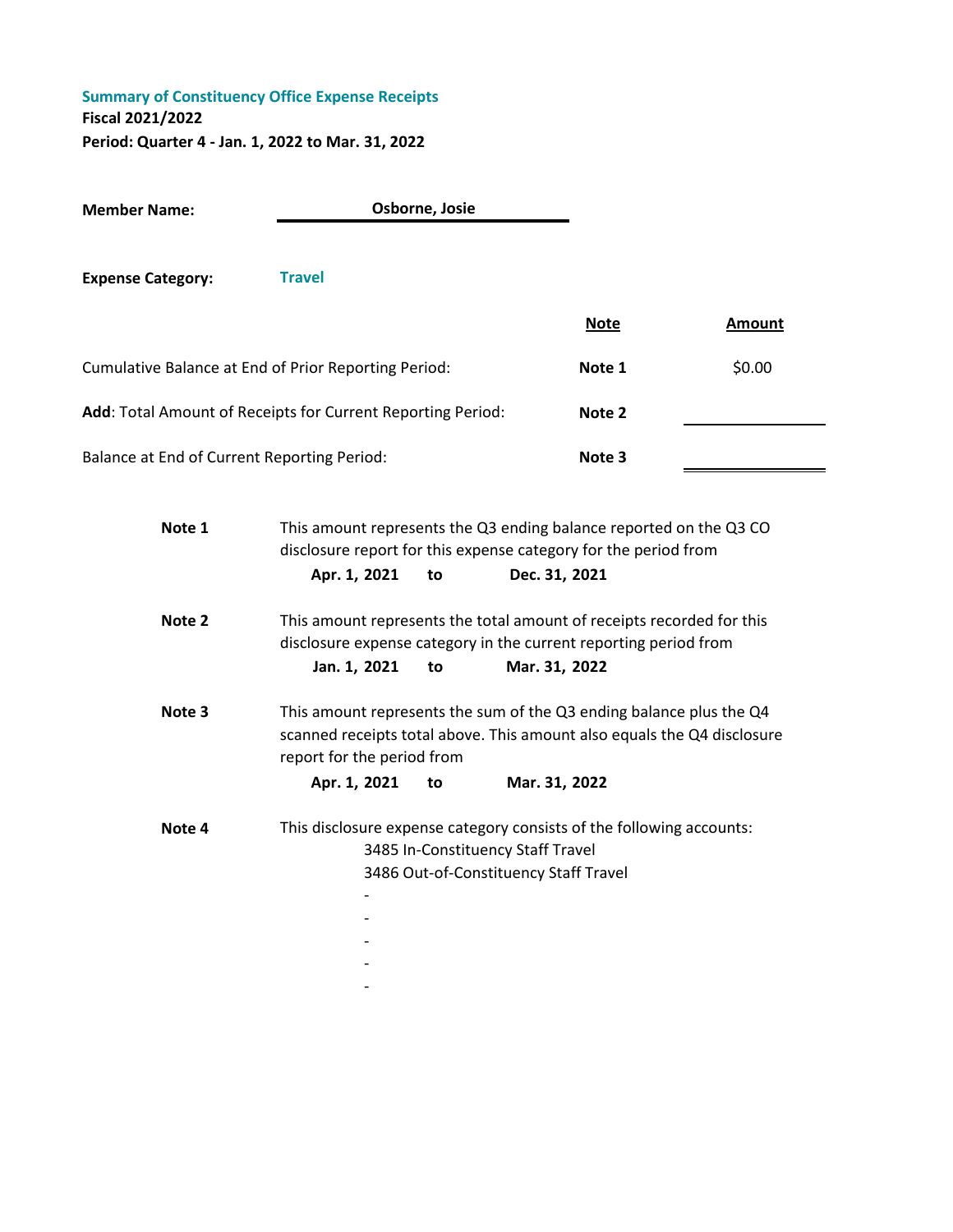**Member Name:**

**Expense Category: Other Office Expenses Note Amount** Cumulative Balance at End of Prior Reporting Period: **Note 1** \$1,249.43 **Add**: Total Amount of Receipts for Current Reporting Period: **Note 2** \$150.00 Balance at End of Current Reporting Period: **Note 3** \$1,399.43

**Osborne, Josie**

**Note 1 Apr. 1, 2021 to Dec. 31, 2021 Note 2 Jan. 1, 2021 to Mar. 31, 2022 Note 3 Apr. 1, 2021 to Mar. 31, 2022 Note 4** This disclosure expense category consists of the following accounts: 3492 Janitorial/Repairs/Maintenance 3493 Security 3494 Utilities 3495 Cell Phone/Cable This amount represents the Q3 ending balance reported on the Q3 CO disclosure report for this expense category for the period from This amount represents the total amount of receipts recorded for this disclosure expense category in the current reporting period from This amount represents the sum of the Q3 ending balance plus the Q4 scanned receipts total above. This amount also equals the Q4 disclosure report for the period from 3490 Miscellaneous Expenses/Liscenses 3491 Consultants/Contractors

3496 Meals/Hospitality fo Staff Members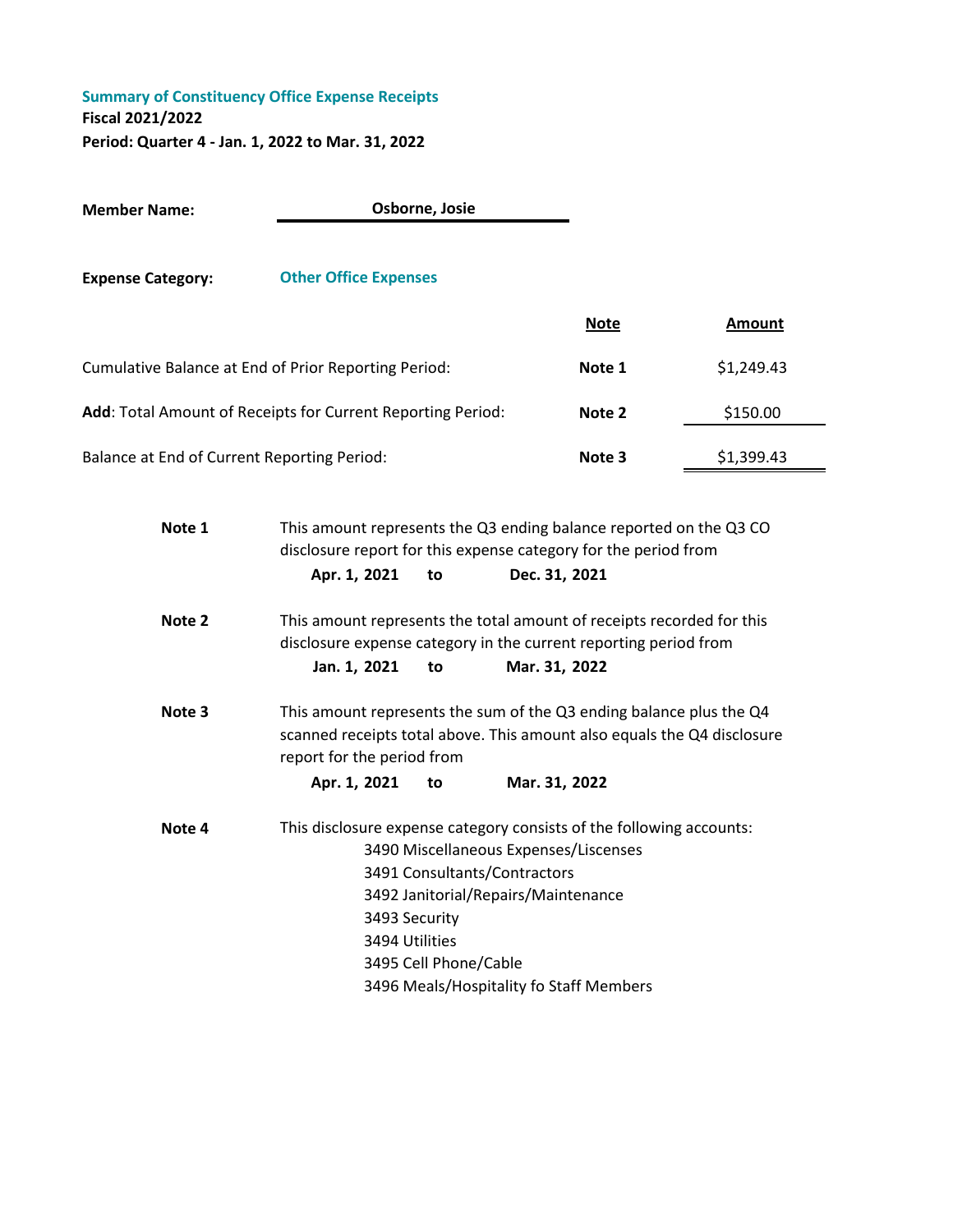Page **Bill Date Next Bill Date** Virgin Mobile Number **Account Number Client ID Number** (14 Digit Number for online/telebanking)

 $1/4$ May 24, 2021 June 24, 2021



# **ACCOUNT SUMMARY for**

| Previous amount due                             | \$70.56   |
|-------------------------------------------------|-----------|
| Total payments (see following pages)            | $-141.12$ |
| <b>Credit halance</b>                           | $$-70.56$ |
| Current charges summary                         |           |
| Monthly charges                                 | 63 00     |
| Usage and long distance                         | 0.00      |
| Total taxes on current charges                  | 7.56      |
| <b>Total current charges</b><br>including taxes | \$70.56   |
| Total amount due                                | \$0.00    |
| Total GST included in this bill                 | \$3.15    |
| Total BC PST included in this bill              | \$4.41    |

CO paid \$30.00

Manage your account at virginmobile.ca/myaccount or call us at 1-888-999-2321. For more self serve options, check out the back of your bill.



|                       |                                | Client ID Number:                 |                    |
|-----------------------|--------------------------------|-----------------------------------|--------------------|
| <b>Account Number</b> | Please Pay By*<br>June 9, 2021 | <b>Total Amount Due</b><br>\$0.00 | <b>Amount Paid</b> |



75505634760685678600017210524676568488048481484804800000000004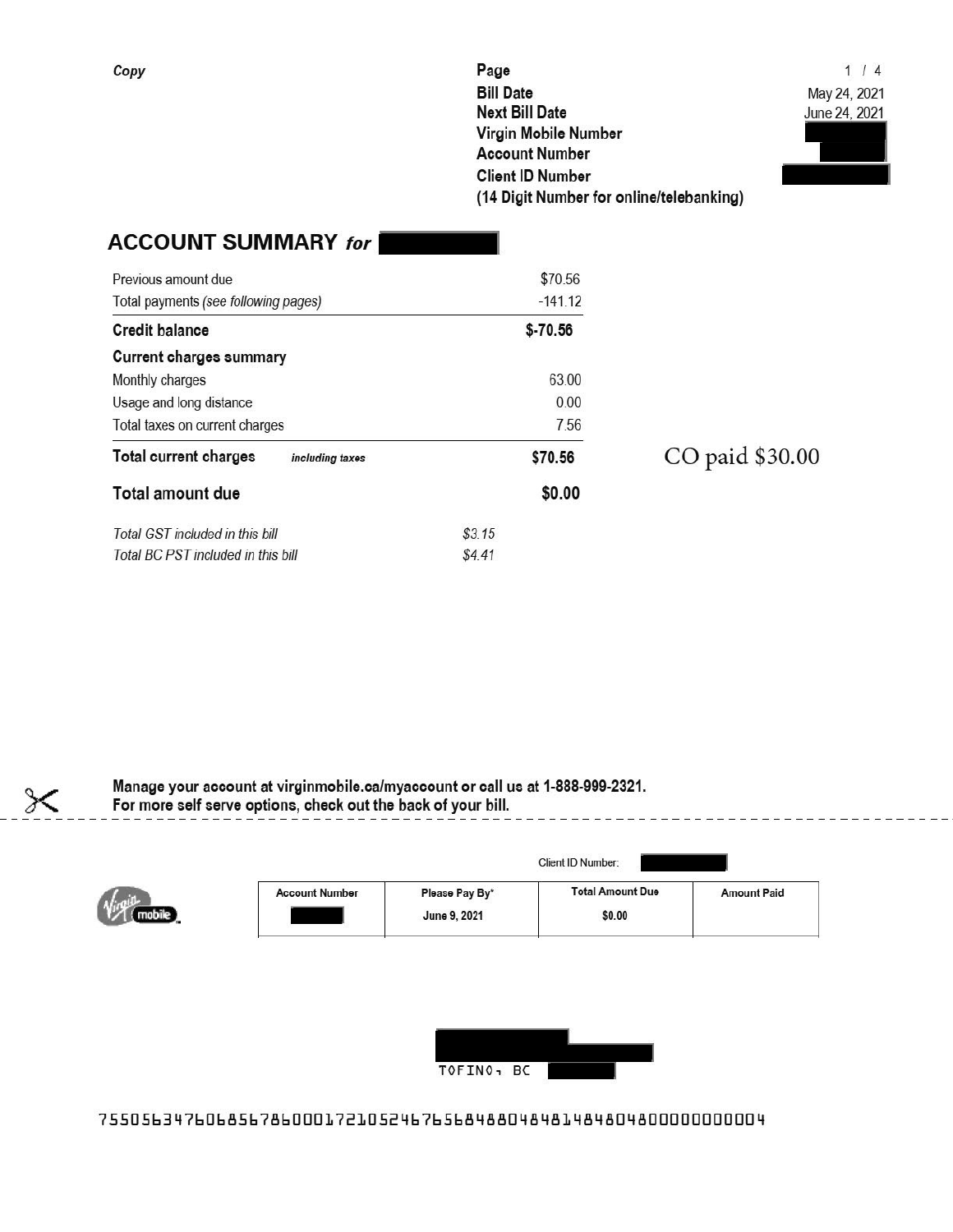Page **Bill Date Next Bill Date** Virgin Mobile Number **Account Number Client ID Number** (14 Digit Number for online/telebanking)

 $1/4$ June 24, 2021 July 24, 2021

### **ACCOUNT SUMMARY for**

| Previous amount due                                    | \$0.00  |
|--------------------------------------------------------|---------|
| <b>Balance</b>                                         | \$0.00  |
| <b>Current charges summary</b>                         |         |
| Monthly charges                                        | 63.00   |
| Usage and long distance                                | 0.00    |
| Total taxes on current charges                         | 7.56    |
| <b>Total current charges</b><br>including taxes        | \$70.56 |
| <b>Total amount due</b><br>Please pay by* Jul 12, 2021 | \$70.56 |
| Total GST included in this bill                        | \$3.15  |
| Total BC PST included in this bill                     | \$4.41  |

### **DID YOU KNOW...**

Stay connected, entertained and inspired with the right tech from The Source. We're hooking Members up with up to 20% off at The Source, in-store or online at thesource.ca. Check out virginmobile.ca/benefits to learn more.

CO paid \$30.00

Manage your account at virginmobile.ca/myaccount or call us at 1-888-999-2321. For more self serve options, check out the back of your bill.

| Please detach this portion and return with your payment |                       |                                        | Client ID Number:                  |                    |
|---------------------------------------------------------|-----------------------|----------------------------------------|------------------------------------|--------------------|
| mobile                                                  | <b>Account Number</b> | Please Pay By*<br><b>July 12, 2021</b> | <b>Total Amount Due</b><br>\$70.56 | <b>Amount Paid</b> |

| TOFINO, BC<br>69 A.W<br>アイエン アイアンドロー |  |
|--------------------------------------|--|

75505634760685678600017210624676568488948481484804800000070569

Copy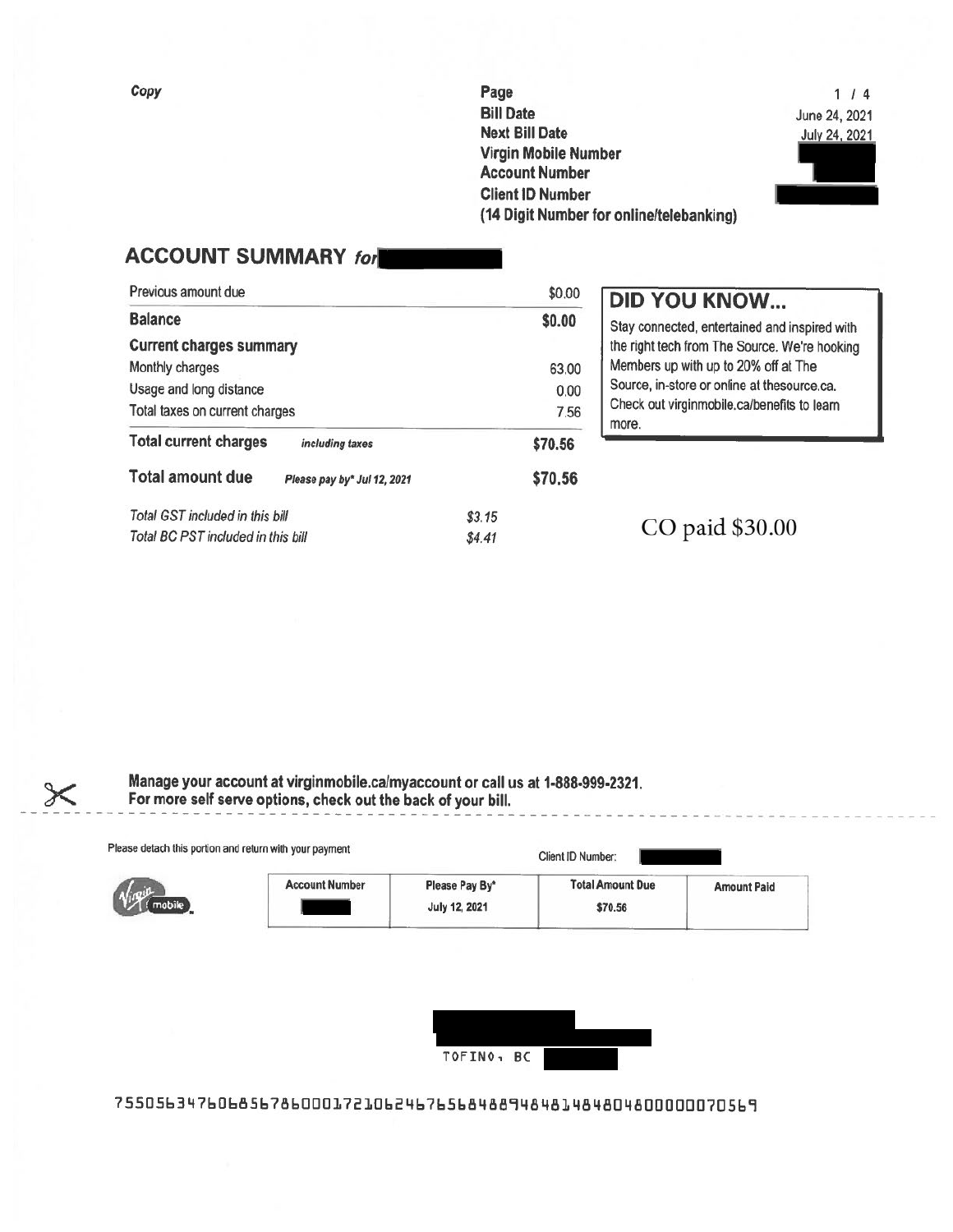| (14 Digit Number for online/telebanking) |
|------------------------------------------|
|                                          |

 $1/3$ July 24, 2021 August 24, 2021

# **ACCOUNT SUMMARY for |**

| Previous amount due                                   | \$70.56  |                               |
|-------------------------------------------------------|----------|-------------------------------|
| Payment received Thank you Jul 6                      | $-70.56$ |                               |
| <b>Balance</b>                                        | \$0.00   |                               |
| <b>Current charges summary</b>                        |          |                               |
| Monthly charges                                       | 50.00    |                               |
| Other charges and credits                             | 10.67    | Includes charges for services |
| Usage and long distance                               | 4.12     | changed on July 14th.         |
| Total taxes on current charges                        | 7.77     |                               |
| <b>Total current charges</b><br>including taxes       | \$72.56  |                               |
| <b>Total amount due</b><br>Please pay by* Aug 9, 2021 | \$72.56  | CO paid \$30.00               |
| Total GST included in this bill                       | \$3.23   |                               |
| Total BC PST included in this bill                    | \$4.54   |                               |

Manage your account at virginplus.ca/myaccount or call us at 1-888-999-2321.<br>For more self serve options, check out the back of your bill.

|                       |                                         | Client ID Number:                  |                    |
|-----------------------|-----------------------------------------|------------------------------------|--------------------|
| <b>Account Number</b> | Please Pay By*<br><b>August 9, 2021</b> | <b>Total Amount Due</b><br>\$72.56 | <b>Amount Paid</b> |



7550563476068567860001721072467656848848481484804800000072565

Copy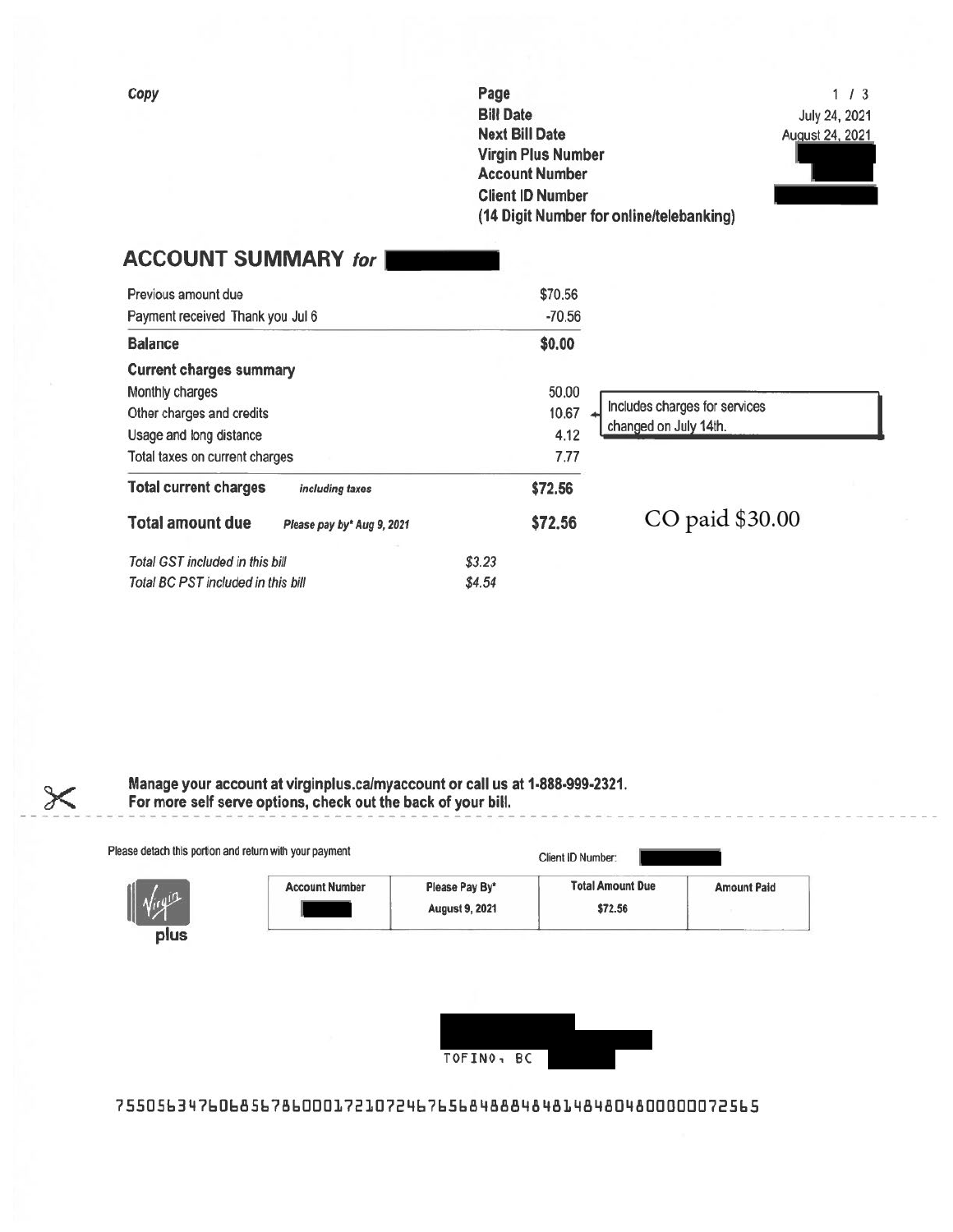Page **Bill Date Next Bill Date Virgin Plus Number Account Number Client ID Number** (14 Digit Number for online/telebanking)

 $1/4$ August 24, 2021 September 24, 2021



| <b>ACCOUNT SUMMARY for</b>                            |          |
|-------------------------------------------------------|----------|
| Previous amount due                                   | \$72.56  |
| Total payments (see following pages)                  | $-72.56$ |
| <b>Balance</b>                                        | \$0.00   |
| <b>Current charges summary</b>                        |          |
| Monthly charges                                       | 50.00    |
| Usage and long distance                               | 0.00     |
| Total taxes on current charges                        | 6.00     |
| <b>Total current charges</b><br>including taxes       | \$56.00  |
| <b>Total amount due</b><br>Please pay by* Sep 9, 2021 | \$56.00  |
| Total GST included in this bill                       | \$2.50   |
| Total BC PST included in this bill                    | \$3.50   |

CO paid \$30.00

Manage your account at virginplus.ca/myaccount or call us at 1-888-999-2321.<br>For more self serve options, check out the back of your bill.

|          | Please detach this portion and return with your payment |                                     | Client ID Number:                  |                    |
|----------|---------------------------------------------------------|-------------------------------------|------------------------------------|--------------------|
| - Virgin | <b>Account Number</b>                                   | Please Pay By*<br>September 9, 2021 | <b>Total Amount Due</b><br>\$56.00 | <b>Amount Paid</b> |



75505634760685678600017210824676568488748481484804800000056006

Copy